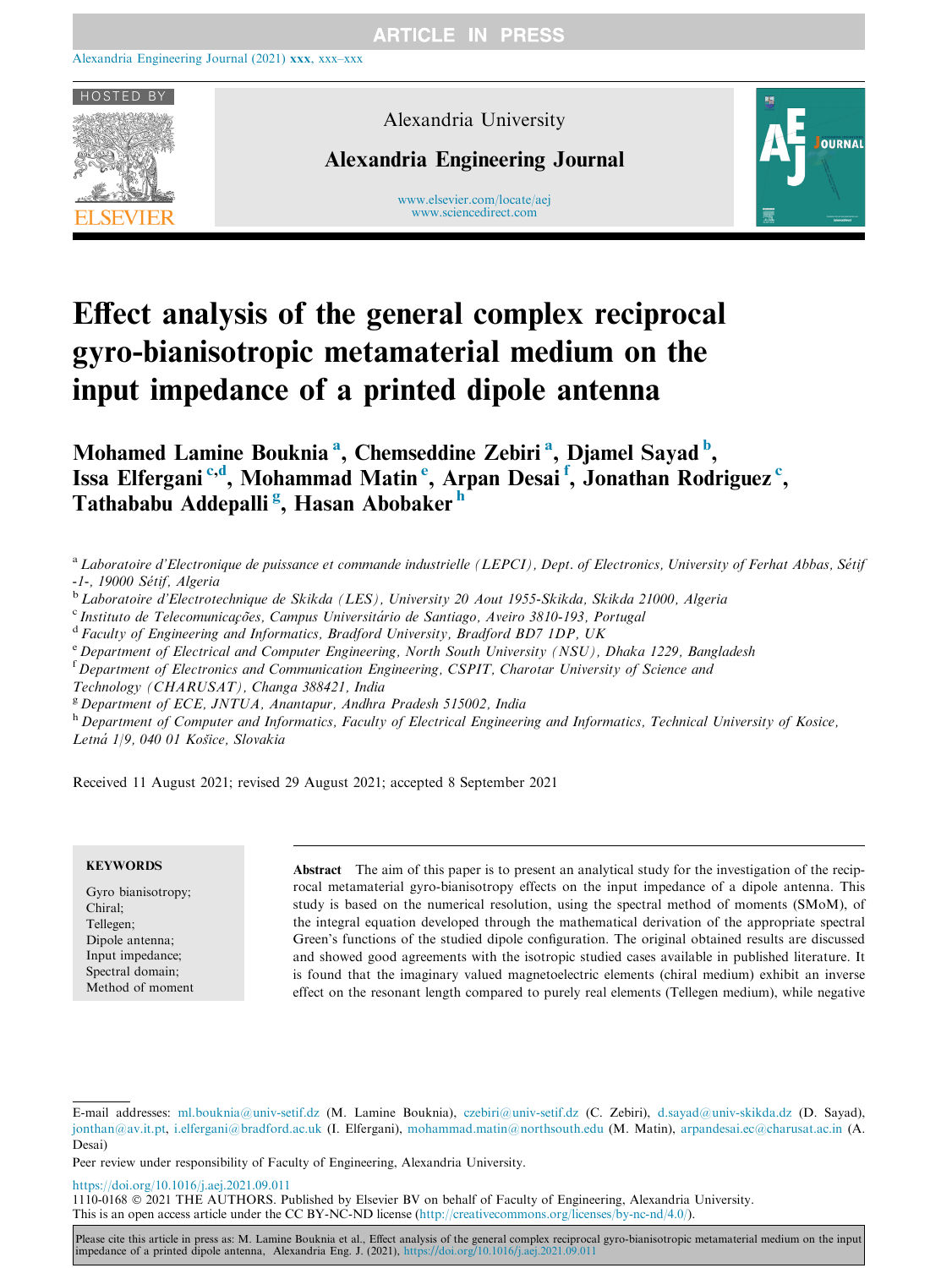elements decrease the input impedance. Combination of the two cases has led to more general complex media with further inspiring features.

 2021 THE AUTHORS. Published by Elsevier BV on behalf of Faculty of Engineering, Alexandria University. This is an open access article under the CC BY-NC-ND license [\(http://creativecommons.org/](http://creativecommons.org/licenses/by-nc-nd/4.0/) [licenses/by-nc-nd/4.0/](http://creativecommons.org/licenses/by-nc-nd/4.0/)).

# <span id="page-1-0"></span>1. Introduction

Recently, as material sciences have significantly advanced, the artificial media, such as chiral and general bianisotropic materials, have gained increased interest from researchers and industrials in the field of microwaves and optics for their unusual and exciting properties [\[1–5\].](#page-4-0)

Several research works have dealt with the study of antenna structures based on chiral materials using different techniques. In [\[1,2\],](#page-4-0) a microstrip antenna and a multi-element strip antenna array implanted on a chiral metamaterial substrate are investigated, respectively. Both studies are based on the derivation of the Cauchy-singularity integral equation and the antenna-length-dependent input impedanceis presented. In [\[2\],](#page-4-0) it is shown that chiral metamaterial substrates present potential solutions for mutual coupling reduction in antenna arrays, where a system of singular integral equations based on Bessel functions and Chebyshev polynomials is derived. In [\[1\]](#page-4-0), the effect of chiral substrates on a two-element antenna array input impedance is presented, where a decrease in the quality factor and a shortening effect are noticed. In [\[4\],](#page-4-0) a metamaterial microstrip antenna MIMO system is presented. It is stated that such substrates reduce the mutual coupling between the emitters and the use of chiral substrates with fractal strips improves their characteristics. In  $[1-11]$ , the resonant frequency, bandwidth, input impedance or mutual coupling of dipole antennas printed on anisotropic and bi-isotropic chiral materials have been investigated. Bianisotropic boundaries and their scattering features have been considered for study since the late 1980 s including that by M. M. Idemen [\[12\].](#page-5-0) C. L. Holloway and E. F. Kuester's works in the early 2000 s [\[13–15\]](#page-5-0) have revived interest in this field. However, only in the past few years the true potential of bianisotropic metasurfaces has been revealed by researchers [\[16\]](#page-5-0).

In this paper, we present an analytical study of a dipole antenna printed on a substrate with a reciprocal gyrobianisotropy, where the magnetoelectric elements of the constitutive parameters are complex valued. Particularly, the effect of the complex-valued elements on the input impedance, resonant length is investigated. The study is based on a spectral theoretical formulation and a numerical solution technique using the SMoM  $[3,5-11]$ .

The originality of this work is the choice of purely real magnetoelctric parameters (Tellegen case), a case that has never been applied in antenna design [\[11\].](#page-5-0)

It is worth noting that the reciprocal gyro-bianisotropic metamaterial substrate opens up a wide range of applications. Research in this area provides further opportunities in application areas. The additional degrees of freedom offered by bianisotropic materials promise conformal microwave and optical systems that can be appropriately integrated into a variety of electronic structures. These include ultra-thin and flat panel antennas with arbitrary aperture distributions [\[17–20\]](#page-5-0), compact mode converters [\[21\],](#page-5-0) transitions and couplers, conformal cloaking membranes [\[22,23\]](#page-5-0), as well as ultra-thin cameras, detectors, and high-resolution 3D holographic displays [\[16\]](#page-5-0). Alternatively, nonreciprocal bianisotropic metasurfaces can be used to design, for instance, various types of isolators with simultaneous control of amplitude and polarization of the propagating waves [\[24\]](#page-5-0).

The complex form of the gyrotropic parameters allowed us to control and adjust the input impedance peaks without altering the resonant frequency compared to the isotropic case. introduction of chirality in the substrate opens a wide range of applications, and definitely its major effect is the aptitude for structure miniaturization.

# 2. Analytical formulation

The corresponding constitutive relations of a general complex bianisotropic medium are expressed, in their general form [\[25,26\]](#page-5-0):

$$
\overrightarrow{D} = [\varepsilon] \overrightarrow{E} + \sqrt{\varepsilon_0 \mu_0} [\eta] \overrightarrow{H}
$$
 (1a)

$$
\vec{B} = [\mu]\vec{H} + \sqrt{\varepsilon_0\mu_0}[\xi]\vec{E}
$$
 (1b)

where the permittivity[ $\varepsilon$ ], the permeability[ $\mu$ ] and the magne-<br>lectric parameters [ $\epsilon$ ] and [ $\nu$ ] are 3  $\times$  3 tensors toelectric parameters  $\left[\xi\right]$  and  $\left[\eta\right]$  are 3  $\times$  3 tensors.<br>Chiral materials can be realized using a bi-ise

Chiral materials can be realized using a bi-isotropic medium with randomly distributed right- and left-handed helices (spirals)or bianisotropic based on orderly distributed rightand left-handed helices (cf. Fig. 1 [\[4\]](#page-4-0)). Several configurations of such structures were presented in [\[4\],](#page-4-0) in particular, the structures with vertically or horizontally oriented helices (cf. [Fig. 2](#page-2-0)a and b). In [\[25\]](#page-5-0), another type of a bianisotropic metamaterial is designed using Split Ring Resonators (SRRs), schematically shown by its unit cell (cf. Fig. 1d). The split ring acts as a LC circuit, where the loop and gap are equivalent to an inductor and a capacitor, respectively. The bianisotropic property can be described by the fields and current distribution for a z-polarized incident wave, as reported in the literature [\[25,26\]](#page-5-0).

In the present work, we consider for study a general gyrobianisotropic medium characterized by  $3 \times 3$  permittivity, permeability and magnetoelectric tensors. Assuming that the cou-



Fig. 1 Geometries of Printed dipole.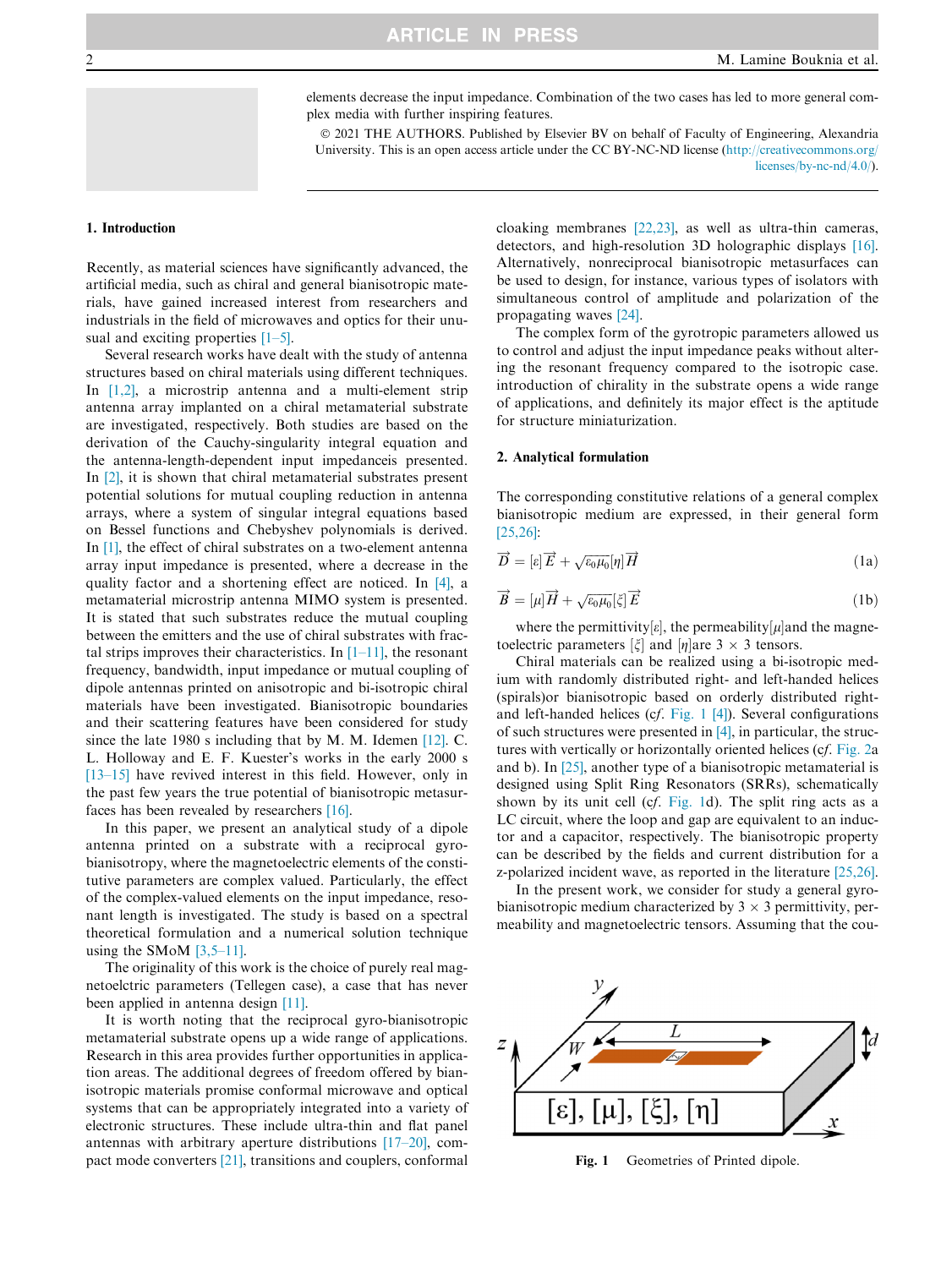### Effect analysis of the general complex reciprocal gyro-bianisotropic metamaterial 3

<span id="page-2-0"></span>

Fig. 2 Effects of positive and negative reciprocal chirality on the input impedance of the printed dipole.

pling between the magnetic and electric fields only exists in the x-y plane. These tensors take the following forms:

$$
[\varepsilon] = \varepsilon_0 \begin{bmatrix} \varepsilon_t & 0 & 0 \\ 0 & \varepsilon_t & 0 \\ 0 & 0 & \varepsilon_z \end{bmatrix}
$$
 (2a)

$$
[\mu] = \mu_0 \begin{bmatrix} \mu_t & 0 & 0 \\ 0 & \mu_t & 0 \\ 0 & 0 & \mu_z \end{bmatrix}
$$
 (2b)

$$
[\xi] = \begin{bmatrix} 0 & (\chi_{xy} + j\xi_{xy}) & 0 \\ -(\chi_{xy} + j\xi_{xy}) & 0 & 0 \\ 0 & 0 & 0 \end{bmatrix}
$$
 (2c)

$$
[\eta] = \begin{bmatrix} 0 & (\varsigma_{xy} + j\eta_{xy}) & 0 \\ -(\varsigma_{xy} + j\eta_{xy}) & 0 & 0 \\ 0 & 0 & 0 \end{bmatrix}
$$
 (2d)

Generally, the magnetoelectric coupling effects can be classified as reciprocal or non-reciprocal. In reciprocal media, the permittivity and permeability dyadics are symmetric, and the two magnetoelectric dyadic coefficients are related as  $[\eta] = [\xi]^T$ ,<br>only one magnetoelectric dyadic is sufficient to describe the only one magnetoelectric dyadic is sufficient to describe the nonreciprocal coupling [\[27\].](#page-5-0)

The non-reciprocity parameters  $\chi_{xy}$  and  $\varsigma_{xy}$  are needed to model natural magnetoelectric effect which occurs, for example, in some ferromagnetic and anti-ferromagnetic crystals. Recently, it is suggested how such media can be realized as artificial composites for microwave applications [\[28\]](#page-5-0). Because these tensors are real valued, the Tellegen response breaks time reversal symmetry, distinguishing it from other bianisotropic electromagnetic responses (such as SRRs and chiral metamolecules), which do not [\[29\].](#page-5-0) As is commonly accepted, we use the name chirality parameter for the coupling  $j\xi_{xy}$  and  $j\eta_{xy}$ in bianisotropic reciprocal media [\[28\]](#page-5-0). In what follows,

we investigate the following three cases according to the conditions of consideration given below [\[27,28\]](#page-5-0).

$$
\bullet [\xi] = -[\eta]^T = [\eta] = \begin{bmatrix} 0 & j\xi_{xy} & 0 \\ -j\xi_{xy} & 0 & 0 \\ 0 & 0 & 0 \end{bmatrix} (reciprocal chiral)
$$

$$
\bullet [\xi] = -[\eta]^T = [\eta] = \begin{bmatrix} 0 & \chi_{xy} & 0 \\ -\chi_{xy} & 0 & 0 \\ 0 & 0 & 0 \end{bmatrix} (reciprocal Tellegen)
$$

$$
\bullet [\xi] = -[\eta]^T = [\eta] = \begin{bmatrix} 0 & (\chi_{xy} + j\xi_{xy}) & 0 \\ -(\chi_{xy} + j\xi_{xy}) & 0 & 0 \\ 0 & 0 & 0 \end{bmatrix} (re-
$$

ciprocal complex bianisotropic)

The general planar dipole antenna geometry and the associated coordinate system, with the optical axis oz as direction of propagation, are illustrated in [Fig. 1](#page-1-0). The presented configuration is used to investigate the effect of reciprocal gyrobianisotropy on the input impedance of the printed dipole [\(Fig. 1.](#page-1-0)a) and to evaluate the mutual coupling between twodipole antenna array [\(Fig. 1.](#page-1-0)b).

The considered material medium can be realized with complex imaginary-valued elements of the constitutive parameters. This can be done by inserting a periodic set of inclusions in a dielectric substrate. Realistic experimental models of this bianisotropic metamaterial is presented in [\[25\].](#page-5-0) The simplest cases of this medium have been used as a substrate of a dipole antenna by Sayad et al. [\[10\],](#page-5-0) where the magnetoelectric elements are equal and purely imaginary. The case of non-equal magnetoelectric elements was studied by Zebiri et al. in [\[30\]](#page-5-0). The results showed that the contribution of the elements  $\xi$ and  $\eta$  in the calculation of the input impedance is  $\frac{1}{2}(\xi + \eta)$  in the duadio Green's function described by Equ. 20 in [20]. On the dyadic Green's function described by Equ. 20 in [\[30\].](#page-5-0) On the other hand, its contribution in the electromagnetic field components is denoted by the factor  $e^{-\kappa_0} \bar{2}^{(\xi-\eta)/z}$ , in Eqs. (9) and (10) [\[30\],](#page-5-0) that expresses gain or loss, depending on the choice of  $\xi$  and  $\eta$  values.

In [\[10,31\]](#page-5-0), only cases of media with imaginary valued elements have been investigated, i.e., the case of reciprocal chiral media ( $[\xi] = -[\eta]^T$ ). In this work, we examine a more complex<br>issue which consider this novelty of cases that have never been media  $(|\zeta| = -|\eta|)$ . In this work, we examine a more complex issue which consider this novelty of cases that have never been investigated.

The expected waves propagating in a grounded dielectric slab are surface wave modes which are either TE or TM with respect to the interface normal. The longitudinal components  $E<sub>z</sub>$  and  $H<sub>z</sub>$  are found to satisfy two decoupled homogeneous second-degree differential wave equations:

$$
\frac{\partial^2 \widetilde{E}_z}{\partial z^2} - \Gamma_1 \frac{\partial \widetilde{E}_z}{\partial z} + \Gamma_2 \widetilde{E}_z = 0
$$
\n(3a)

$$
\frac{\partial^2 \widetilde{H}_z}{\partial z^2} - \Gamma_1 \frac{\partial \widetilde{H}_z}{\partial z} + \Gamma_3 \widetilde{H}_z = 0
$$
 (3b)

where

$$
\Gamma_1 = j\kappa_0 \left( \varsigma_{xy} - \chi_{xy} + j \left( \eta_{xy} - \xi_{xy} \right) \right) \tag{3c}
$$

$$
\Gamma_2 = \left( \left( \kappa_0^2 \varepsilon_t \mu_t - \frac{\varepsilon_t}{\varepsilon_z} \left( \alpha^2 + \beta^2 \right) \right) + \kappa_0^2 \left( \chi_{xy} + j \zeta_{xy} \right) \left( \varsigma l xy + j \eta_{xy} \right) \right) \tag{3d}
$$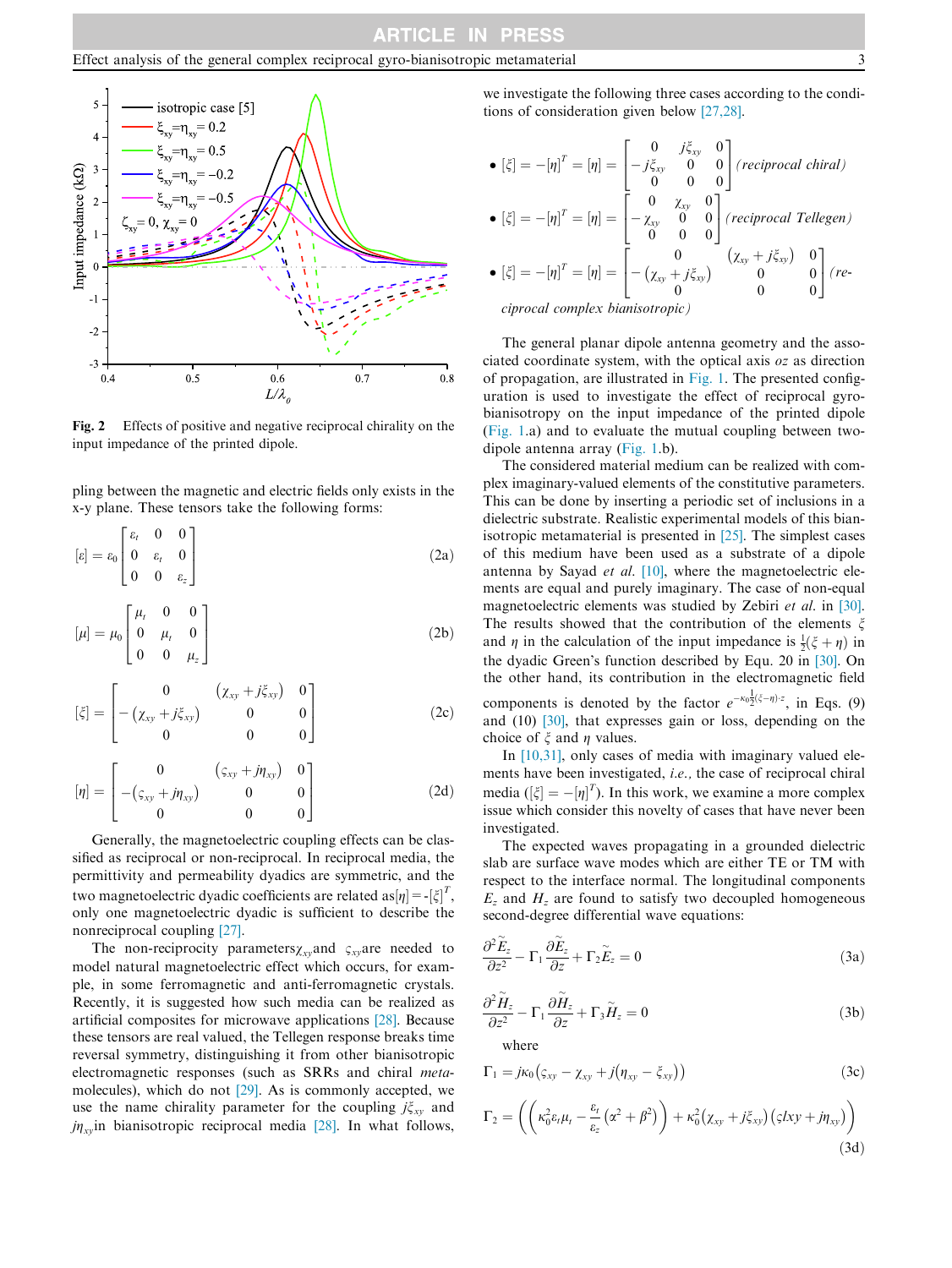$$
\Gamma_3 = \left( \left( \kappa_0^2 \varepsilon_t \mu_t - \frac{\mu_t}{\mu_z} \left( \alpha^2 + \beta^2 \right) \right) + \kappa_0^2 \left( \chi_{xy} + j \zeta_{xy} \right) \left( \varsigma_{xy} + j \eta_{xy} \right) \right) \tag{3e}
$$

The particularity of the general medium is pronounced by the extra term  $\Gamma_1 \frac{\partial \tilde{E}_z}{\partial z}$  in the second-order differential wave Eqs. [\(3a\) and \(3b\).](#page-2-0) This additional term can be interpreted by a loss or a gain in the amplitude of the electromagnetic fields [\[30\]](#page-5-0), which is reminiscent of the Schrodinger equation for an electron in presence of a magnetic potential [\[32\].](#page-5-0)

## 3. METHOD OF SOLUTION

Solving the two differential Eqs. [\(3a\) and \(3b\)](#page-2-0), for  $E_z$  and  $H_z$  in the dielectric region, gives:

$$
\widetilde{E}_z(\gamma_e, z) = e^{\kappa_0 \frac{\left(\xi_{xy} - \eta_{xy}\right)}{2}z} e^{i\kappa_0 \frac{\left(\varsigma_{xy} - \chi_{xy}\right)}{2}z} (A_e \cosh(\gamma_e z) + B_e \sinh(\gamma_e z)) \tag{4a}
$$

$$
\widetilde{H}_z(\gamma_h, z) = e^{\kappa_0 \frac{\left(\xi_{xy} - \eta_{xy}\right)}{2}z} e^{j\kappa_0 \frac{\left(\zeta_{xy} - \chi_{xy}\right)}{2}z} (A_h \sinh(\gamma_h z) + B_h \cosh(\gamma_h z)) \tag{4b}
$$

where  $A_e$ ,  $B_e$ ,  $A_h$  and  $B_h$  are complex constants and

$$
\gamma_e^2 = \left(\frac{\varepsilon_t}{\varepsilon_z} \left(\alpha^2 + \beta^2\right) - \kappa_0^2 \varepsilon_t \mu_t\right) - \gamma_c^2 \tag{4c}
$$

$$
\gamma_h^2 = \left(\frac{\mu_t}{\mu_z} \left(\alpha^2 + \beta^2\right) - \kappa_0^2 \varepsilon_t \mu_t\right) - \gamma_c^2 \tag{4d}
$$

$$
\gamma_c^2 = \left(\frac{\kappa_0}{2}((\varsigma_{xy} + \chi_{xy}) + j(\eta_{xy} + \xi_{xy}))\right)^2
$$
 (4e)

For $\zeta_{xy} = \chi_{xy} = 0$ , the expressions (4a)–(4e) are the same found in [\[30\]](#page-5-0).Thus, we find that the solution for a plane EM wave in a complex gyro bianisotropic medium consists of a nonreciprocal  $z^+$ -directed propagating wave and a  $z^-$ directed one with  $e^{\kappa_0 \frac{( \zeta_{xy}-\eta_{xy})}{2}z}e^{i\kappa_0 \frac{( \zeta_{xy}-\chi_{xy})}{2}z}$ . For the nonreciprocal achiral this term will be  $e^{\kappa_0} \frac{( \zeta_{xy}-\eta_{xy})}{2} e^{i \kappa_0} \frac{(\zeta_{xy}-\chi_{xy})}{2}$ . There may be a gain in one direction and a loss in the other. The solution resembles that of a lossy dielectric medium only in one direction and just for one medium  $(\eta_{xy}\neq \xi_{xy}\xi_{xy}\neq -\chi_{xy})$ . This is a very interesting feature that has to be well considered. Because in these conditions the medium behaves like an isotropic dielectric with the presence of the term  $e^{\kappa_0 \frac{(Sxy - \eta_{xy})}{2}} e^{j\kappa_0 \frac{(Sxy - \chi_{xy})}{2}}$ . Therefore, The non-reciprocal medium (Tellegen or achiral) contributes by a  $e^{j\kappa_0\frac{(Sxy-Zxy)}{2}}$  or  $e^{\kappa_0\frac{(Sxy-Txy)}{2}}$ , respectively, in the solution which must be deeply examined in future works. By applying the boundary conditions, the spectral expressions of the electric and magnetic tangential components are evaluated at the interface air-dielectric in terms of the tangen-

tial current densities on the strips  $\tilde{J}_x$  and  $\tilde{J}_y$  [\[3,10,11\].](#page-4-0) A matrix of the Green's tensor elements  $G_{ij}$  for the dipole structure is formulated in [\[10,30\].](#page-5-0)

In the analysis of narrow dipole configurations, the crosscurrent density in the y-direction is commonly ignored, as it is assumed that the width of the dipole is negligible [\[10\]](#page-5-0). Consequently,  $\tilde{G}_{xx}$  is the only presented Green's function, since the others are not involved in the calculations. The function  $\tilde{G}_{xx}$ for this medium is derived and is given by:

$$
G_{xx} = \frac{-j}{\omega \varepsilon_0 \left( \alpha^2 + \beta^2 \right)} \left[ \frac{\alpha^2 \gamma_0 \left( \gamma_e^2 + \gamma_e^2 \right)}{\gamma_0 \varepsilon_1 \gamma_e \coth(\gamma_e d) + \left( \left( \gamma_e^2 + \gamma_e^2 \right) - j \gamma_0 \varepsilon_1 \gamma_e \right)} - \frac{\beta^2 \kappa_0^2 \mu_t}{\left( \gamma_h \coth(\gamma_h d) + \mu_t \gamma_0 - j \gamma_e \right)} \right]
$$
(6a)

Magnetoelectric-depending sub-cases of this general bianisotropic medium can be verified. For  $\chi_{xy} = \varsigma_{xy} = 0$ , the Green's tensor expression is the same as that found in [\[30\]](#page-5-0), for  $\left[\xi\right] = \left[\eta\right] \neq 0$ , we find the expression derived in [\[10\]](#page-5-0) and for a dielectric with a uniaxial anisotropy  $\left[\xi\right] - \left[\eta\right] - 0$ , we obtain for  $\lfloor \zeta \rfloor = |\eta| \neq 0$ , we find the expression derived in  $\lfloor 10 \rfloor$  and for a dielectric with a uniaxial anisotropy  $\lfloor \zeta \rfloor = \lfloor \eta \rfloor = 0$ , we obtain a difference with a uniaxial anisotropy  $|\zeta| = |\eta| = 0$ , we of the same medium and expressions as that treated in [\[3,5\]](#page-4-0).

## 4. Numerical results

In this work, we are interested in the investigation of the effect of the reciprocal gyro-bianisotropic metamaterial substrate on the input impedance of the printed dipole antenna. Before discussing the results of this study, we point out that a validation of the method and the solution technique was carried out in [\[3,5\]](#page-4-0) by comparing with literature.

A. Effect of the reciprocal chiral( $\xi_{xy} = \eta_{xy}$ ) on the input impedance and the resonance frequency

[Fig. 2](#page-2-0) illustrates the variation of the input impedance of a reciprocal chiral dipole antenna for different positive and negative values of  $\xi_{xy}$  and  $\eta_{xy}$  with a permittivity of  $\varepsilon_{r}$  = 3.25 and a permeability of  $\mu$ <sub>r</sub> = 1, compared to the isotropic case medium. In this case, the effect of the parameters  $\xi_{xy}$  and  $\eta_{xy}$  is reciprocal, neither on the shape of the input impedance.

Both the maximum (peak) of the input impedance and the resonance frequency increase with the increasing positive values of  $\xi_{xy}$  and inversely for negative values. For  $\xi_{xy} = \eta_{xy} = 0.5$  ( $\xi_{xy} = \eta_{xy} = -0.5$ ) an increase (a decrease) of 50% of the input impedance peak is observed.

# **B.** Effect of the reciprocal Tellegen medium ( $\chi_{xy} = \varsigma_{xy}$ ) on the input impedance and the resonance length

It should be noted that, in the case of positive values of  $\chi_{xy}$ ([Fig. 3](#page-4-0)), the variation in the amplitude of the input impedance increases and conversely for negative values. On the other hand, the resonance points shift to the left of the isotropic case with respect to positive values. While negative values tend to move to the right as shown in [Fig. 3](#page-4-0), it is noticed that the Tellegen element exhibits a significant effect on the input impedance.

# C. Combined effect of reciprocal chiral and reciprocal Tellegen elements on the input impedance and mutual coupling

The combined effect of chiral and Tellegen media, represented by complex valued magnetoelectric elements (imaginary and real parts, respectively) on the input impedance and coupling is shown in [Fig. 4](#page-4-0). A selection of these elements values is made so that a reduced input impedance, for better matching, and an improved decoupling are obtained.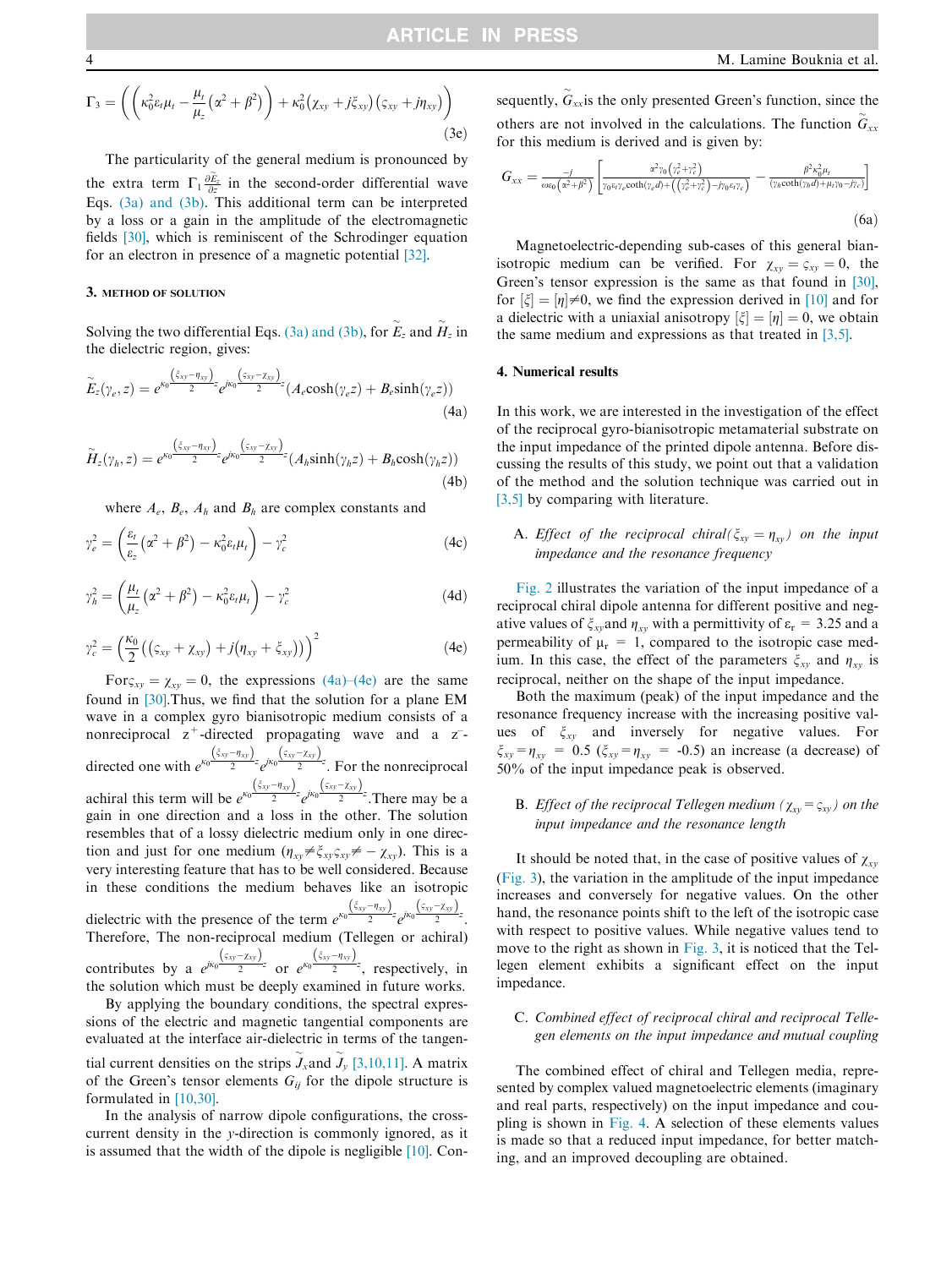## <span id="page-4-0"></span>Effect analysis of the general complex reciprocal gyro-bianisotropic metamaterial 5



Fig. 3 Effects of positive and negative reciprocal Tellegen bianisotropy on the input impedance of the printed dipole.



Fig. 4 Input impedance for combined reciprocal chiral and Tellegen elements.

The first choice is based on the aforementioned case study  $(\chi_{xy} = \zeta_{xy} = \zeta_{xy} = \eta_{xy} = -1)$ . In this case, a large decrease in the input impedance peak with an increase in the resonant length are obtained. Another adjustment (second choice) is made to achieve a final peak decrease of more than 3 times, compared to the isotropic case, to reach  $1.02k\Omega$  for  $\chi_{xy} = \varsigma_{xy}$  = -0.8 and  $\xi_{xy} = \eta_{xy}$  = -2.1, all without influencing the resonant frequency.

# 5. Conclusions

In this paper, the medium gyro-bianisotropy effect on the input impedance of the single dipole configuration is evaluated for reciprocal chiral, Tellegen and complex general gyroreciprocal media. A selection of the magnetoelectric elements leads to a significant decrease in the input impedance, with an increasing and decreasing of the dipole resonant length, which is advantageous for matching purposes, without modifying the resonance frequency compared to the isotropic case. Indeed, our results have shown that general complex media give more adequate parameters (4 parameters) to better control antenna parameters such as the input impedance. In addition, this paper opens perspectives on media with nonreciprocal gyrotropic anisotropy that contributes in the elec-

tromagnetic field expressions by a factor of  $e^{i\kappa_0 \frac{(S_{xy}-\chi_{xy})}{2}}$  or

 $e^{\kappa_0}\frac{(\zeta_{xy}-\eta_{xy})}{2}$ z expressing phase or gain/loss, respectively, which must be deeply examined in future works.

## Declaration of Competing Interest

The authors declare that they have no known competing financial interests or personal relationships that could have appeared to influence the work reported in this paper.

### Acknowledgments

This work was partly supported by La Direction Générale de la Recherche Scientifique et du Développement Technologique (DGRSDT), Ministry of Higher Education and Scientific Research, Algeria. Author Issa Elfergani would like to acknowledge the support of FCT/MEC through national funds and when applicable co-financed by the ERDF, under the PT2020 Partnership Agreement under the UID/ EEA/50008/2020 project. This work is also part of the POSITION-II project funded by the ECSEL joint Undertaking under grant number Ecsel-7831132-Position-II-2017-IA, www. position-2.eu.

# References

- [1] [A.L. Buzov, M.A. Buzova, D.S. Klyuev, D.V. Mishin, A.M.](http://refhub.elsevier.com/S1110-0168(21)00616-5/h0005) [Neshcheret, Calculating the input impedance of a microstrip](http://refhub.elsevier.com/S1110-0168(21)00616-5/h0005) [antenna with a substrate of a chiral metamaterial, Journal of](http://refhub.elsevier.com/S1110-0168(21)00616-5/h0005) [Communications Technology and Electronics 63 \(11\) \(2018\)](http://refhub.elsevier.com/S1110-0168(21)00616-5/h0005) [1259–1264.](http://refhub.elsevier.com/S1110-0168(21)00616-5/h0005)
- [2] D. Klyuev, A. Neshcheret, O. Osipov, A. Potapov, Mathematical Modeling of Multi-Element Antenna Arrays with Chiral Metamaterials Substrates Using Singular Integral Equations. In EPJ Web of Conferences (Vol. 224, p. 02002). EDP Sciences 2019.
- [3] [M.L. Bouknia, C. Zebiri, D. Sayad, I. Elfergani, M.](http://refhub.elsevier.com/S1110-0168(21)00616-5/h0015) [Alibakhshikenari, J. Rodriguez, R.A. Abd-Alhameed, F.](http://refhub.elsevier.com/S1110-0168(21)00616-5/h0015) [Falcone, E. Limiti, ''Analysis of the Combinatory Effect of](http://refhub.elsevier.com/S1110-0168(21)00616-5/h0015) [Uniaxial Electrical and Magnetic Anisotropy on the Input](http://refhub.elsevier.com/S1110-0168(21)00616-5/h0015) [Impedance and Mutual Coupling of a Printed Dipole Antenna,](http://refhub.elsevier.com/S1110-0168(21)00616-5/h0015) [IEEE Access 9 \(2021\) 84910–84921](http://refhub.elsevier.com/S1110-0168(21)00616-5/h0015).
- [4] [V.Y. Abramov, D.S. Klyuev, A.M. Neshcheret, O.V. Osipov, A.](http://refhub.elsevier.com/S1110-0168(21)00616-5/h0020) [A. Potapov, Input impedance of a microstrip antenna with a](http://refhub.elsevier.com/S1110-0168(21)00616-5/h0020) [chiral substrate based on left-handed spirals, The Journal of](http://refhub.elsevier.com/S1110-0168(21)00616-5/h0020) [Engineering 2019 \(19\) \(2019\) 6218–6221](http://refhub.elsevier.com/S1110-0168(21)00616-5/h0020).
- [5] [M.L. Bouknia, C. Zebiri, D. Sayad, I. Elfergani, J. Rodriguez,](http://refhub.elsevier.com/S1110-0168(21)00616-5/h0025) [M. Alibakhshikenari, R.A. Abd-Alhameed, F. Falcone, E.](http://refhub.elsevier.com/S1110-0168(21)00616-5/h0025) [Limiti, Theoretical Study of the Input Impedance and](http://refhub.elsevier.com/S1110-0168(21)00616-5/h0025) [Electromagnetic Field Distribution of a Dipole Antenna](http://refhub.elsevier.com/S1110-0168(21)00616-5/h0025) [Printed on an Electrical/Magnetic Uniaxial Anisotropic](http://refhub.elsevier.com/S1110-0168(21)00616-5/h0025) [Substrate.'', Electronics 10 \(9\) \(2021\) 1050.](http://refhub.elsevier.com/S1110-0168(21)00616-5/h0025)
- [6] [D. Sayad, C. Zebiri, S. Daoudi, F. Benabdelaziz, Analysis of the](http://refhub.elsevier.com/S1110-0168(21)00616-5/h0030) [effect of a gyrotropic anisotropy on the phase constant and](http://refhub.elsevier.com/S1110-0168(21)00616-5/h0030)